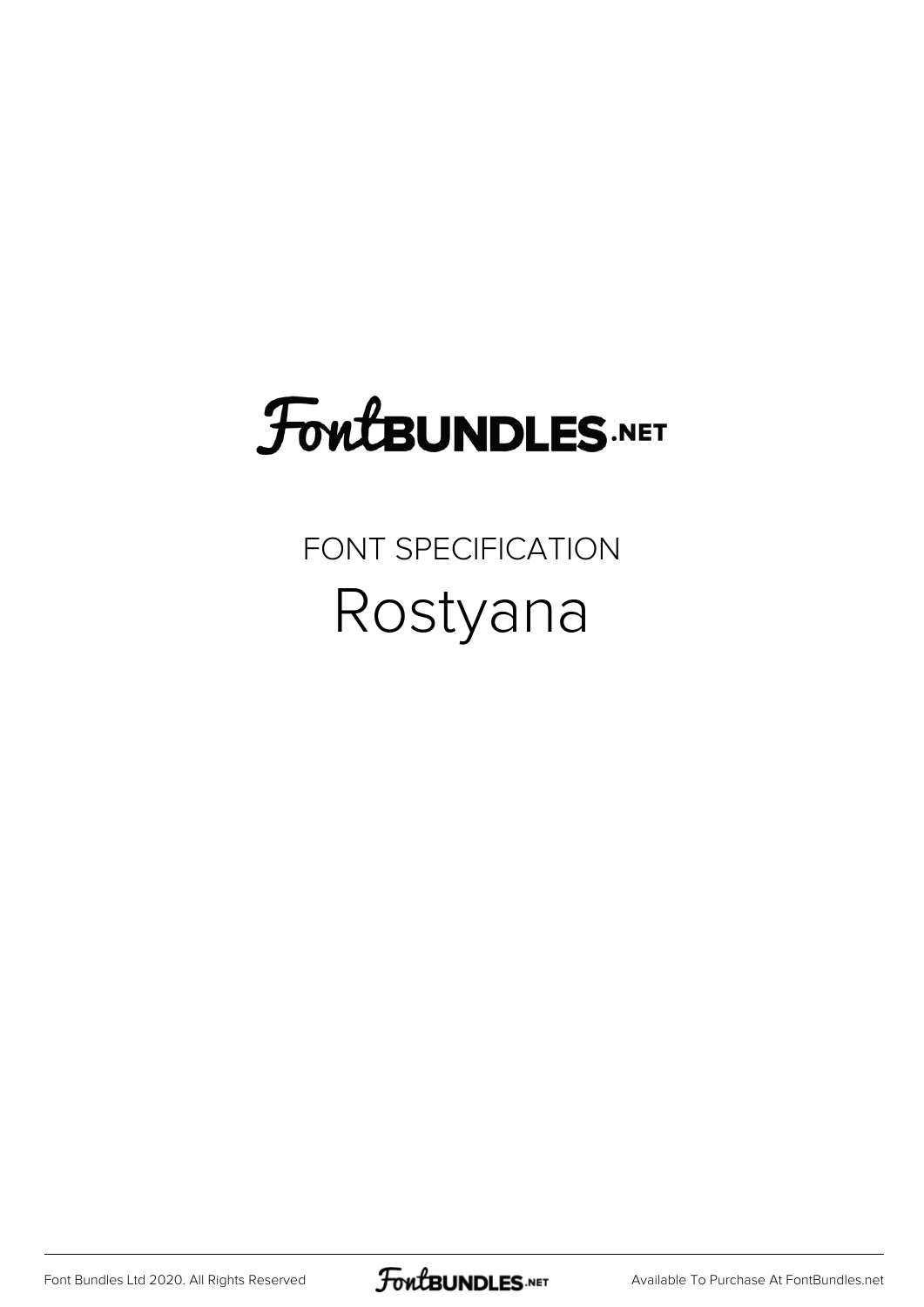#### Rostyana - Regular

**Uppercase Characters** 

# ABCDEFGHIJKIMM OPQRSTUVWXYZ

Lowercase Characters

## a b c d e k q h i j k l m n o p q n s t u v w x y z

**Numbers** 

### 0123456789

Punctuation and Symbols



All Other Glyphs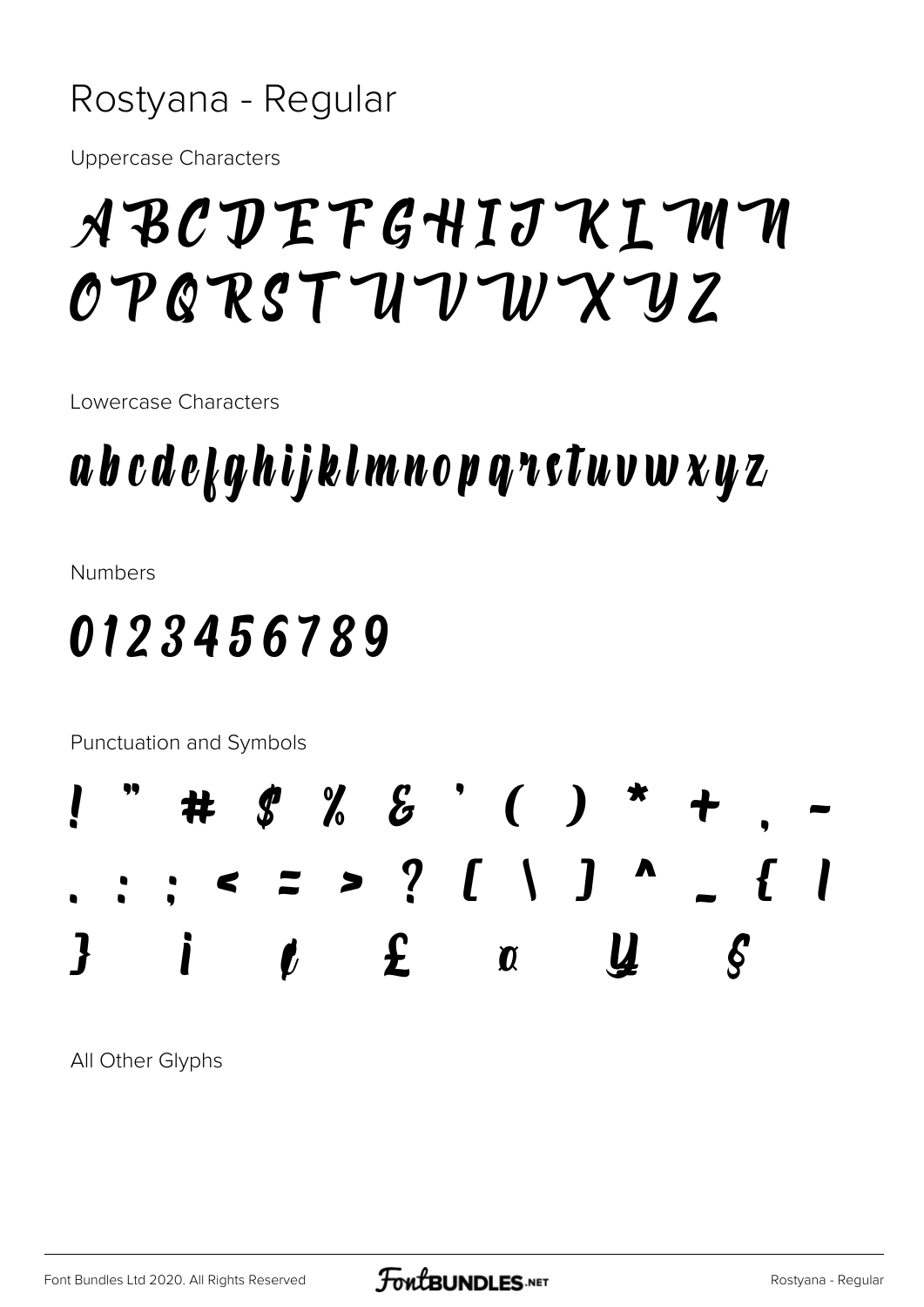# À Á Â Ã Ä Å Æ Ç È É Ê Ë Ì Í Î Ï Ð Ñ Ò Ó Ô Õ Ö × Ø Ù Ú Û Ü Ý Þ ß à á â ã  $\ddot{a}$   $\ddot{a}$   $\bf w$   $\dot{c}$   $\dot{e}$   $\dot{e}$   $\ddot{e}$   $\ddot{e}$   $\ddot{e}$ í î ï ð ñ ò ó ô õ ö ÷ ø ù ú û ü ý þ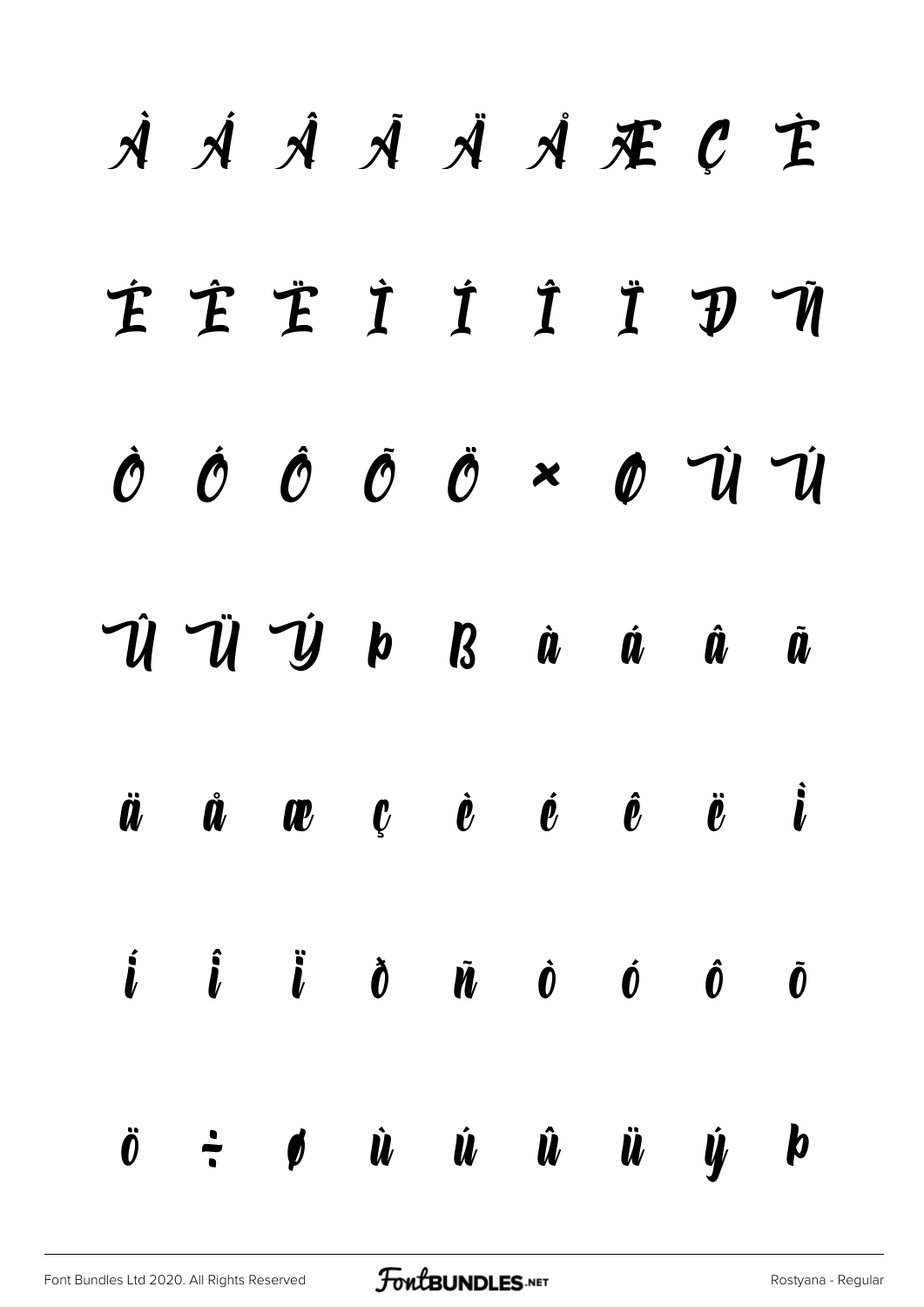|                            | $\ddot{y}$ OE $\alpha$ V $:$ $e$ |           |          |                                      |    | $\bullet$                                                             |
|----------------------------|----------------------------------|-----------|----------|--------------------------------------|----|-----------------------------------------------------------------------|
| 66                         |                                  | $\bullet$ |          | $\leq$ $\geq$ $\land$ $\neq$ $\circ$ |    | $\bm{\mathcal{D}}$                                                    |
| $\boldsymbol{\mathcal{F}}$ |                                  |           | FGHIJ KL |                                      |    |                                                                       |
|                            | MMOPQRS                          |           |          |                                      | TU |                                                                       |
|                            |                                  |           |          |                                      |    | $\n  W X W Z W W V W W W W W W W W W W W W W W W W W W W W W W W W W$ |
|                            |                                  |           |          |                                      |    | THE STRIP OF THE WAY                                                  |
|                            |                                  |           |          |                                      |    |                                                                       |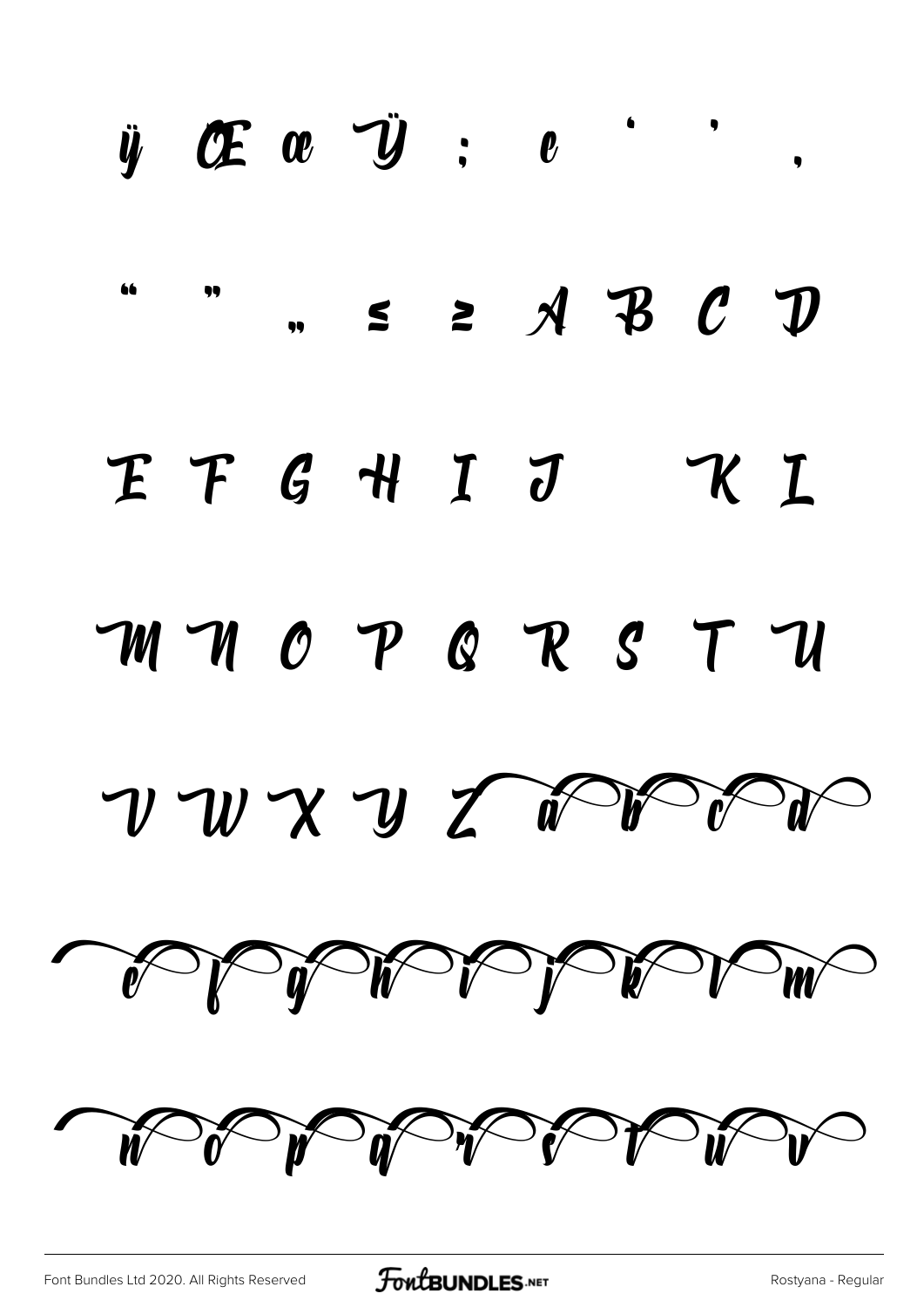

F G H I J K I M M OPQRSTUVW  $X$   $Y$   $Z$   $\underline{a}$   $\underline{b}$   $\underline{c}$   $\underline{d}$   $\underline{e}$   $\underline{b}$  $9$   $h$   $i$   $j$   $k$   $l$   $m$   $n$   $o$  $\frac{1}{2}$  a  $\frac{1}{2}$   $\frac{1}{2}$   $\frac{1}{2}$   $\frac{1}{2}$   $\frac{1}{2}$   $\frac{1}{2}$   $\frac{1}{2}$   $\frac{1}{2}$   $\frac{1}{2}$   $\frac{1}{2}$   $\frac{1}{2}$   $\frac{1}{2}$   $\frac{1}{2}$   $\frac{1}{2}$   $\frac{1}{2}$   $\frac{1}{2}$   $\frac{1}{2}$   $\frac{1}{2}$   $\frac{1}{2}$   $\frac{1}{2}$   $\frac{1}{2}$  $\mathbf{u}$   $\mathbf{z}$  a  $\mathbf{b}$   $\mathbf{c}$  d  $\mathbf{e}$   $\mathbf{k}$   $\mathbf{q}$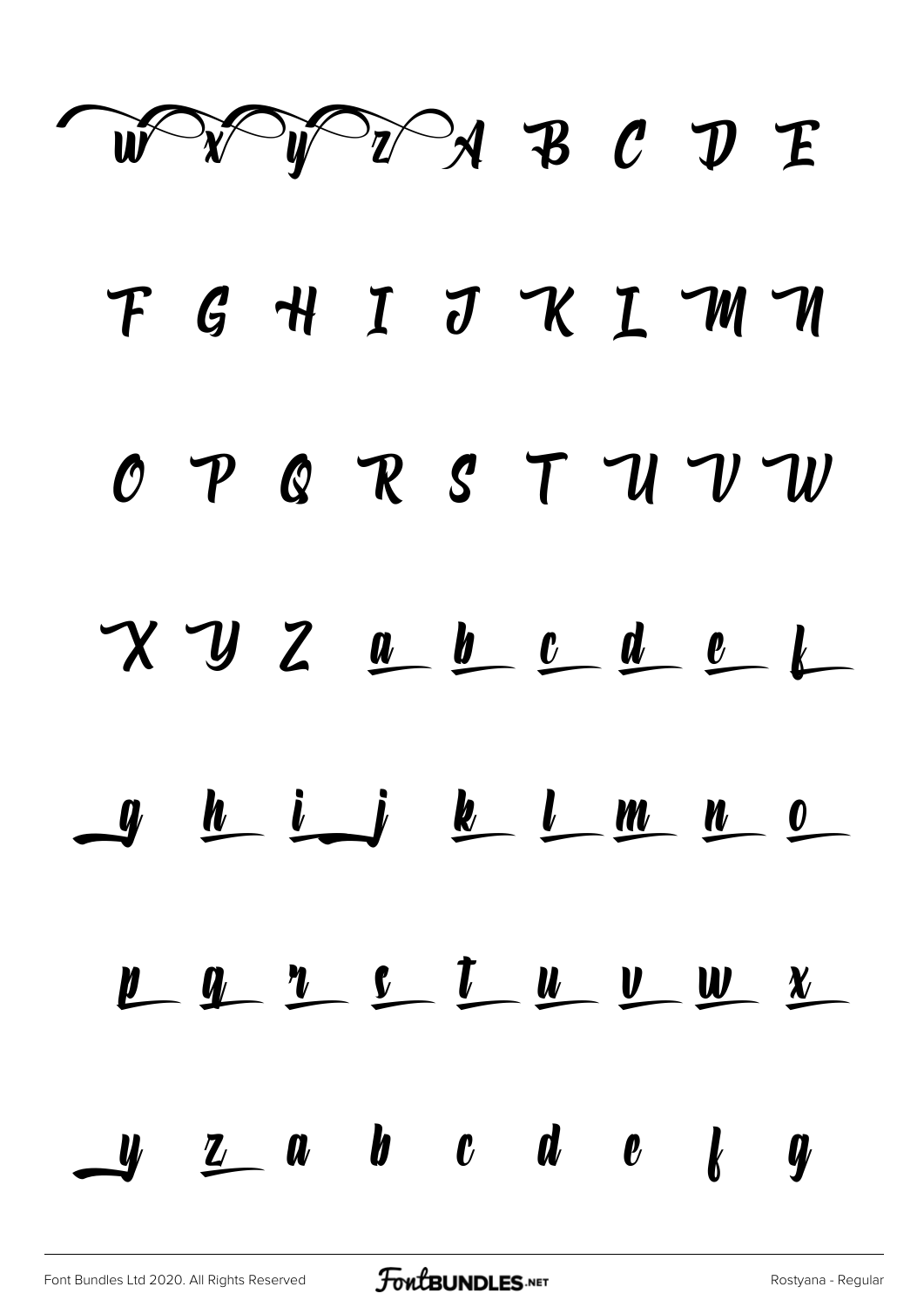